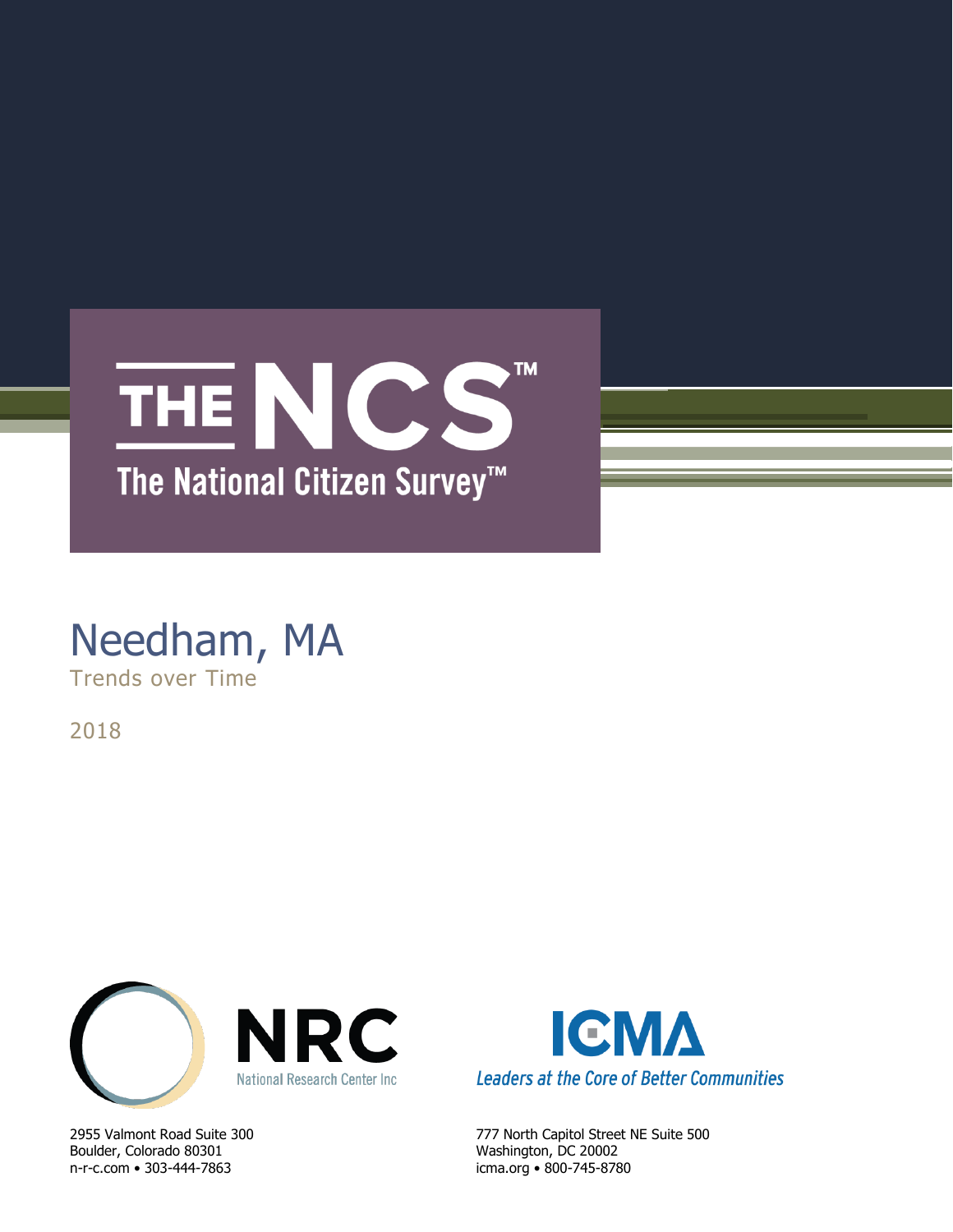# **Summary**

The National Citizen Survey™ (The NCS™) is a collaborative effort between National Research Center, Inc. (NRC) and the International City/County Management Association (ICMA). The survey and its administration are standardized to assure high quality research methods and directly comparable results across The NCS communities. The NCS captures residents' opinions within the three pillars of a community (Community Characteristics, Governance and Participation) across eight central facets of community (Safety, Mobility, Natural Environment, Built Environment, Economy, Recreation and Wellness, Education and Enrichment and Community Engagement). This report discusses trends over time, comparing the 2018 ratings for the Town of Needham to its previous survey results in 2008, 2010, 2012, 2014 and 2016. Additional reports and technical appendices are available under separate cover.

Trend data for Needham represent important comparison data and should be examined for improvements or declines. Deviations from stable trends over time, especially, represent opportunities for understanding how local policies, programs or public information may have affected residents' opinions.

Meaningful differences between survey years have been noted within the following tables as being "higher" or "lower" if the differences are greater than six percentage points between the 2016 and 2018 surveys, otherwise the comparisons between 2016 and 2018 are noted as being "similar." Additionally, benchmark comparisons for all survey years are presented for reference. Changes in the benchmark comparison over time can be impacted by various trends, including varying survey cycles for the individual communities that comprise the benchmarks, regional and national economic or other events, as well as emerging survey methodologies.

Overall, ratings in Needham for 2018 generally remained stable. Of the 129 items for which comparisons were available, 116 items were rated similarly in 2016 and 2018; five items showed a decrease in ratings and eight showed an increase in ratings. Notable trends over time included the following:

- Almost all aspects of Community Characteristics remained stable from 2016 to 2018. The only exception was a ratings increase for the overall quality of new development in Needham during this time period.
- A handful of items increased within the pillar of Governance in 2018 compared to 2016. Needham residents gave more positive marks to land use, planning and zoning, economic development, recreation centers, the overall direction of the Town, the job the Town Government does at welcoming citizen involvement and the job the Town does at treating all residents fairly. Only one item, street lighting, decreased in ratings since 2016.
- Most reported rates of Participation also remained stable in 2018 compared to 2016. Fewer Needham residents reported that they had made their homes more energy efficient, worked in Needham, had watched a local public meeting or that they had done a favor for a neighbor in 2018. More survey respondents felt the economy would have a positive impact on their incomes in 2018 compared to 2016.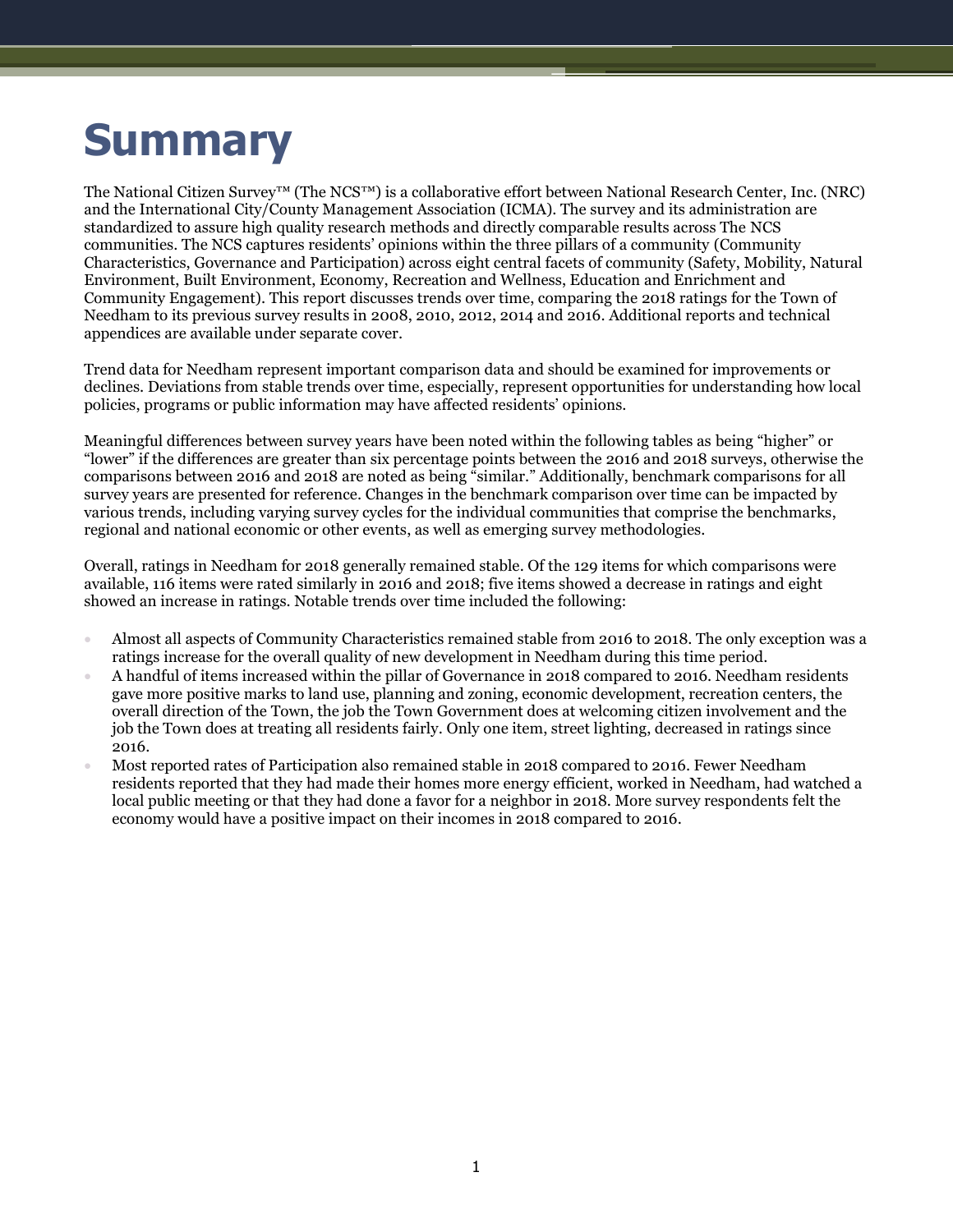Table 1: Community Characteristics General

|                         | Percent rating positively (e.g., excellent/good) |      |      |      |      |      |                              |             |             | Comparison to benchmark |         |         |         |
|-------------------------|--------------------------------------------------|------|------|------|------|------|------------------------------|-------------|-------------|-------------------------|---------|---------|---------|
|                         | 2008                                             | 2010 | 2012 | 2014 | 2016 | 2018 | 2018 rating compared to 2016 | 2008        | 2010        | 2012                    | 2014    | 2016    | 2018    |
| Overall quality of life | 91%                                              | 96%  | 97%  | 93%  | 94%  | 94%  | Similar                      | Much higher | Much higher | Much higher             | Similar | Higher  | Higher  |
| Overall image           | 89%                                              | 91%  | 95%  | 91%  | 95%  | 94%  | Similar                      | Much higher | Much higher | Much higher             | Higher  | Higher  | Higher  |
| Place to live           | 96%                                              | 98%  | 97%  | 96%  | 98%  | 98%  | Similar                      | Much higher | Much higher | Much higher             | Higher  | Higher  | Higher  |
| Neighborhood            | 89%                                              | 94%  | 93%  | 90%  | 93%  | 93%  | Similar                      | Much higher | Much higher | Much higher             | Higher  | Higher  | Higher  |
| Place to raise children | 94%                                              | 97%  | 97%  | 95%  | 96%  | 98%  | Similar                      | Much higher | Much higher | Much higher             | Higher  | Higher  | Higher  |
| Place to retire         | 51%                                              | 57%  | 59%  | 51%  | 54%  | 54%  | Similar                      | Lower       | Similar     | Similar                 | Similar | Similar | Similar |
| Overall appearance      | 73%                                              | 83%  | 85%  | 88%  | 90%  | 89%  | Similar                      | Much higher | Much higher | Much higher             | Similar | Higher  | Higher  |

# Table 2: Community Characteristics by Facet

|                          |                                 |           | Percent rating positively (e.g., excellent/good, |           |                     |      |      |                  |                |                |                         |         |                 |         |
|--------------------------|---------------------------------|-----------|--------------------------------------------------|-----------|---------------------|------|------|------------------|----------------|----------------|-------------------------|---------|-----------------|---------|
|                          |                                 |           |                                                  |           | very/somewhat safe) |      |      | 2018 rating      |                |                | Comparison to benchmark |         |                 |         |
|                          |                                 | 2008      | 2010                                             | 2012      | 2014                | 2016 | 2018 | compared to 2016 | 2008           | 2010           | 2012                    | 2014    | 2016            | 2018    |
|                          | Overall feeling of safety       | <b>NA</b> | <b>NA</b>                                        | <b>NA</b> | 97%                 | 98%  | 99%  | Similar          | <b>NA</b>      | <b>NA</b>      | <b>NA</b>               | Higher  | Much<br>higher  | Higher  |
|                          | Safe in neighborhood            | 99%       | 99%                                              | 99%       | 96%                 | 99%  | 99%  | Similar          | Much<br>higher | Much<br>higher | Much<br>higher          | Similar | Similar         | Similar |
| Safety                   | Safe downtown/commercial area   | 98%       | 99%                                              | 98%       | 96%                 | 98%  | 98%  | Similar          | Much<br>higher | Much<br>higher | Much<br>higher          | Similar | Higher          | Higher  |
|                          | Overall ease of travel          | NА        | <b>NA</b>                                        | <b>NA</b> | 88%                 | 89%  | 89%  | Similar          | <b>NA</b>      | <b>NA</b>      | <b>NA</b>               | Similar | Higher          | Higher  |
|                          | Paths and walking trails        | 44%       | 50%                                              | 57%       | 61%                 | 64%  | 66%  | Similar          | Much<br>lower  | Lower          | Lower                   | Similar | Similar         | Similar |
|                          | Ease of walking                 | 76%       | 81%                                              | 83%       | 84%                 | 85%  | 83%  | Similar          | Much<br>higher | Much<br>higher | Much<br>higher          | Higher  | Higher          | Higher  |
|                          | Travel by bicycle               | 50%       | 59%                                              | 60%       | 55%                 | 55%  | 54%  | Similar          | Higher         | Much<br>higher | Much<br>higher          |         | Similar Similar | Similar |
|                          | Travel by public transportation | 78%       | 77%                                              | 72%       | 51%                 | 54%  | 55%  | Similar          | Much<br>higher | Much<br>higher | Much<br>higher          |         | Similar Similar | Higher  |
|                          | Travel by car                   | 75%       | 78%                                              | 79%       | 75%                 | 76%  | 76%  | Similar          | Much<br>higher | Much<br>higher | Much<br>higher          |         | Similar Similar | Similar |
|                          | Public parking                  | <b>NA</b> | <b>NA</b>                                        | <b>NA</b> | 55%                 | 64%  | 61%  | Similar          | <b>NA</b>      | <b>NA</b>      | <b>NA</b>               | Similar | Similar         | Similar |
| Mobility                 | <b>Traffic flow</b>             | 48%       | 48%                                              | 51%       | 58%                 | 52%  | 53%  | Similar          | Higher         | Higher         | Higher                  | Similar | Similar         | Similar |
|                          | Overall natural environment     | 72%       | 81%                                              | 84%       | 86%                 | 83%  | 87%  | Similar          | Higher         | Higher         | Much<br>higher          |         | Similar Similar | Similar |
|                          | Cleanliness                     | 78%       | 85%                                              | 89%       | 89%                 | 91%  | 90%  | Similar          | Much<br>higher | Much<br>higher | Much<br>higher          | Higher  | Higher          | Higher  |
| Natural<br>Environment   | Air quality                     | <b>NA</b> | 86%                                              | 85%       | 91%                 | 91%  | 93%  | Similar          | <b>NA</b>      | Much<br>higher | Much<br>higher          | Higher  | Higher          | Higher  |
|                          | Overall built environment       | <b>NA</b> | <b>NA</b>                                        | <b>NA</b> | 70%                 | 67%  | 71%  | Similar          | <b>NA</b>      | <b>NA</b>      | <b>NA</b>               | Similar | Similar         | Similar |
| <b>Built Environment</b> | New development in Needham      | 51%       | 65%                                              | 60%       | 52%                 | 49%  | 55%  | Higher           | Lower          | Higher         | Similar                 | Similar | Similar         | Similar |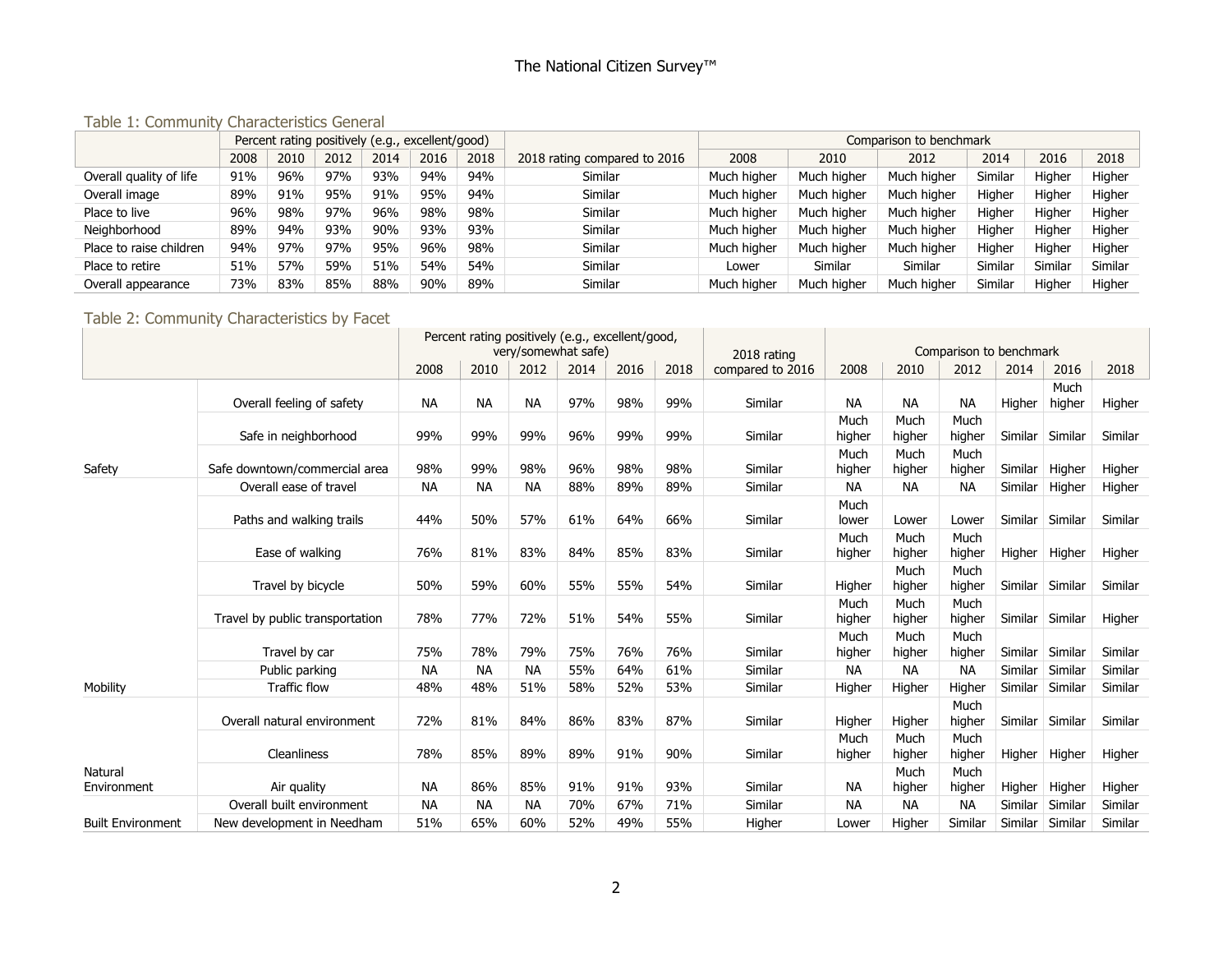|                             |                                                 | Percent rating positively (e.g., excellent/good,<br>very/somewhat safe) |           |           |      |      |      | 2018 rating      |                |                | Comparison to benchmark |         |                 |                |
|-----------------------------|-------------------------------------------------|-------------------------------------------------------------------------|-----------|-----------|------|------|------|------------------|----------------|----------------|-------------------------|---------|-----------------|----------------|
|                             |                                                 | 2008                                                                    | 2010      | 2012      | 2014 | 2016 | 2018 | compared to 2016 | 2008           | 2010           | 2012                    | 2014    | 2016            | 2018           |
|                             | Affordable quality housing                      | 22%                                                                     | 29%       | 25%       | 25%  | 19%  | 19%  | Similar          | Much<br>lower  | Lower          | Much<br>lower           | Lower   | Lower           | Lower          |
|                             | Housing options                                 | 40%                                                                     | 47%       | 45%       | 42%  | 38%  | 33%  | Similar          | Much<br>lower  | Much<br>lower  | Much<br>lower           | Lower   | Lower           | Lower          |
|                             | Public places                                   | <b>NA</b>                                                               | <b>NA</b> | <b>NA</b> | 67%  | 73%  | 75%  | Similar          | <b>NA</b>      | <b>NA</b>      | <b>NA</b>               | Similar | Similar         | Similar        |
|                             | Overall economic health                         | <b>NA</b>                                                               | <b>NA</b> | <b>NA</b> | 84%  | 87%  | 89%  | Similar          | <b>NA</b>      | <b>NA</b>      | <b>NA</b>               | Higher  | Higher          | Higher         |
|                             | Vibrant downtown/commercial area                | <b>NA</b>                                                               | <b>NA</b> | <b>NA</b> | 47%  | 51%  | 51%  | Similar          | <b>NA</b>      | <b>NA</b>      | <b>NA</b>               | Similar | Similar         | Similar        |
|                             | Business and services                           | 63%                                                                     | 65%       | 66%       | 63%  | 68%  | 68%  | Similar          | <b>NA</b>      | Similar        | Similar                 | Similar | Similar         | Similar        |
|                             | Cost of living                                  | <b>NA</b>                                                               | <b>NA</b> | <b>NA</b> | 28%  | 30%  | 26%  | Similar          | <b>NA</b>      | <b>NA</b>      | <b>NA</b>               |         | Similar Similar | Similar        |
|                             | Shopping opportunities                          | 30%                                                                     | 36%       | 36%       | 39%  | 44%  | 44%  | Similar          | Much<br>lower  | Much<br>lower  | Much<br>lower           | Lower   | Similar         | Similar        |
|                             | Employment opportunities                        | 34%                                                                     | 36%       | 43%       | 37%  | 52%  | 56%  | Similar          | Much<br>higher | Higher         | Much<br>higher          | Similar | Higher          | Higher         |
|                             | Place to visit                                  | <b>NA</b>                                                               | <b>NA</b> | <b>NA</b> | 66%  | 68%  | 67%  | Similar          | <b>NA</b>      | <b>NA</b>      | <b>NA</b>               | Similar | Similar         | Similar        |
| Economy                     | Place to work                                   | 72%                                                                     | 75%       | 79%       | 65%  | 77%  | 76%  | Similar          | Much<br>higher | Much<br>higher | Much<br>higher          |         | Similar Higher  | Higher         |
|                             | Health and wellness                             | <b>NA</b>                                                               | <b>NA</b> | <b>NA</b> | 83%  | 84%  | 83%  | Similar          | <b>NA</b>      | <b>NA</b>      | NА                      | Similar | Higher          | Similar        |
|                             | Mental health care                              | <b>NA</b>                                                               | <b>NA</b> | <b>NA</b> | 65%  | 68%  | 71%  | Similar          | NA             | <b>NA</b>      | <b>NA</b>               | Higher  | Higher          | Higher         |
|                             | Preventive health services                      | <b>NA</b>                                                               | 77%       | 78%       | 82%  | 85%  | 88%  | Similar          | <b>NA</b>      | Much<br>higher | Much<br>higher          |         | Higher Higher   | Higher         |
|                             | Health care                                     | 71%                                                                     | 76%       | 79%       | 82%  | 86%  | 85%  | Similar          | Much<br>higher | Much<br>higher | Much<br>higher          | Higher  | Higher          | Higher         |
|                             | Food                                            | <b>NA</b>                                                               | 72%       | 70%       | 72%  | 73%  | 67%  | Similar          | <b>NA</b>      | Much<br>higher | Higher                  |         | Similar Similar | Similar        |
| Recreation and              | Recreational opportunities                      | 65%                                                                     | 71%       | 67%       | 66%  | 71%  | 74%  | Similar          | Higher         | Higher         | Similar                 | Similar | Similar         | Similar        |
| Wellness                    | Fitness opportunities                           | <b>NA</b>                                                               | <b>NA</b> | <b>NA</b> | 66%  | 67%  | 71%  | Similar          | <b>NA</b>      | <b>NA</b>      | <b>NA</b>               |         | Similar Similar | Similar        |
|                             | Education and enrichment<br>opportunities       | <b>NA</b>                                                               | <b>NA</b> | <b>NA</b> | 85%  | 88%  | 91%  | Similar          | NA             | <b>NA</b>      | <b>NA</b>               | Higher  | Higher          | Higher         |
|                             | Religious or spiritual events and<br>activities | 87%                                                                     | 90%       | 92%       | 88%  | 90%  | 89%  | Similar          | Much<br>higher | Much<br>higher | Much<br>higher          |         | Similar Similar | Similar        |
|                             | Cultural/arts/music activities                  | 42%                                                                     | 47%       | 53%       | 62%  | 69%  | 68%  | Similar          | Much<br>lower  | Lower          | Similar                 |         | Similar Similar | Similar        |
|                             | Adult education                                 | <b>NA</b>                                                               | <b>NA</b> | <b>NA</b> | 74%  | 83%  | 83%  | Similar          | <b>NA</b>      | <b>NA</b>      | <b>NA</b>               |         | Similar Higher  | Higher         |
|                             | K-12 education                                  | 91%                                                                     | 89%       | 93%       | 91%  | 93%  | 96%  | Similar          | Much<br>higher | Much<br>higher | Much<br>higher          |         | Higher Higher   | Much<br>higher |
| Education and<br>Enrichment | Child care/preschool                            | 44%                                                                     | 52%       | 51%       | 62%  | 63%  | 66%  | Similar          | Higher         | Much<br>higher | Higher                  |         | Similar Similar | Similar        |
| Community<br>Engagement     | Social events and activities                    | 67%                                                                     | 73%       | 75%       | 69%  | 71%  | 72%  | Similar          | Much<br>higher | Much<br>higher | Much<br>higher          |         | Similar Similar | Similar        |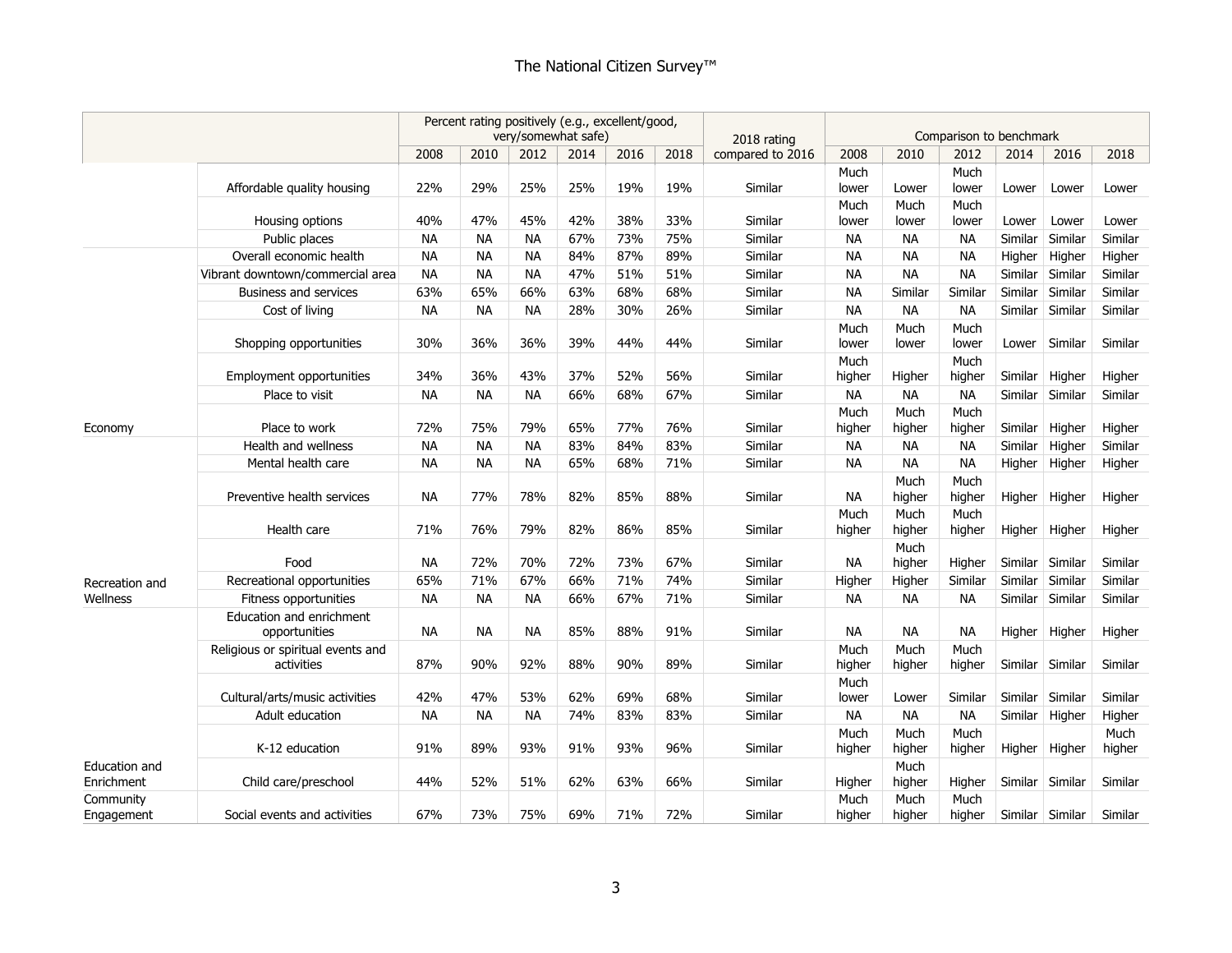|                                                      |           | Percent rating positively (e.g., excellent/good, | very/somewhat safe) |      |      |      | 2018 rating      |                |                | Comparison to benchmark |         |         |         |
|------------------------------------------------------|-----------|--------------------------------------------------|---------------------|------|------|------|------------------|----------------|----------------|-------------------------|---------|---------|---------|
|                                                      | 2008      | 2010                                             | 2012                | 2014 | 2016 | 2018 | compared to 2016 | 2008           | 2010           | 2012                    | 2014    | 2016    | 2018    |
| <b>Neighborliness</b>                                | <b>NA</b> | <b>NA</b>                                        | <b>NA</b>           | 78%  | 75%  | 74%  | Similar          | <b>NA</b>      | <b>NA</b>      | <b>NA</b>               | Higher  | Similar | Similar |
|                                                      |           |                                                  |                     |      |      |      |                  | Much           | Much           | Much                    |         |         |         |
| Openness and acceptance                              |           |                                                  | 71%                 | 71%  | 63%  | 68%  | Similar          | higher         | higher         | higher                  | Similar | Similar | Similar |
| Opportunities to participate in<br>community matters | 78%       | 78%                                              | 83%                 | 79%  | 79%  | 79%  | Similar          | Much<br>higher | Much<br>higher | Much<br>higher          | Similar | Similar | Similar |
| Opportunities to volunteer                           | 85%       | 86%                                              | 87%                 | 79%  | 79%  | 81%  | Similar          | Much<br>higher | Much<br>higher | Much<br>higher          | Similar | Similar | Similar |

#### Table 3: Governance General

|                                                |           |           |           | Percent rating positively (e.g.,<br>excellent/good) |      |      | 2018 rating compared to |                |                | Comparison to benchmark |         |         |         |
|------------------------------------------------|-----------|-----------|-----------|-----------------------------------------------------|------|------|-------------------------|----------------|----------------|-------------------------|---------|---------|---------|
|                                                | 2008      | 2010      | 2012      | 2014                                                | 2016 | 2018 | 2016                    | 2008           | 2010           | 2012                    | 2014    | 2016    | 2018    |
| Services provided by Needham                   | 85%       | 89%       | 90%       | 85%                                                 | 90%  | 91%  | Similar                 | Much<br>higher | Much<br>higher | Much<br>higher          | Similar | Similar | Higher  |
| Customer service                               | 86%       | 84%       | 84%       | 84%                                                 | 89%  | 86%  | Similar                 | Much<br>higher | Much<br>higher | Much<br>higher          | Similar | Similar | Similar |
| Value of services for taxes paid               | 62%       | 61%       | 67%       | 65%                                                 | 65%  | 66%  | Similar                 | Similar        | Much<br>higher | Much<br>higher          | Similar | Similar | Similar |
| Overall direction                              | 60%       | 65%       | 70%       | 67%                                                 | 62%  | 70%  | Higher                  | Similar        | Much<br>higher | Much<br>higher          | Similar | Similar | Similar |
| Welcoming citizen involvement                  | 62%       | 63%       | 67%       | 63%                                                 | 57%  | 66%  | Higher                  | Similar        | Much<br>higher | Much<br>higher          | Similar | Similar | Similar |
| Confidence in Town government                  | <b>NA</b> | <b>NA</b> | NA.       | 65%                                                 | 65%  | 68%  | Similar                 | <b>NA</b>      | <b>NA</b>      | <b>NA</b>               | Similar | Similar | Similar |
| Acting in the best interest of<br>Needham      | <b>NA</b> | <b>NA</b> | <b>NA</b> | 69%                                                 | 68%  | 73%  | Similar                 | <b>NA</b>      | <b>NA</b>      | <b>NA</b>               | Similar | Similar | Higher  |
| Being honest                                   | <b>NA</b> | <b>NA</b> | <b>NA</b> | 72%                                                 | 72%  | 73%  | Similar                 | <b>NA</b>      | <b>NA</b>      | <b>NA</b>               | Similar | Higher  | Higher  |
| Treating all residents fairly                  | <b>NA</b> | <b>NA</b> | <b>NA</b> | 69%                                                 | 66%  | 73%  | Higher                  | <b>NA</b>      | <b>NA</b>      | <b>NA</b>               | Similar | Similar | Higher  |
| Services provided by the Federal<br>Government | 43%       | 50%       | 55%       | 50%                                                 | 52%  | 51%  | Similar                 | Higher         | Much<br>higher | Much<br>higher          | Similar | Similar | Similar |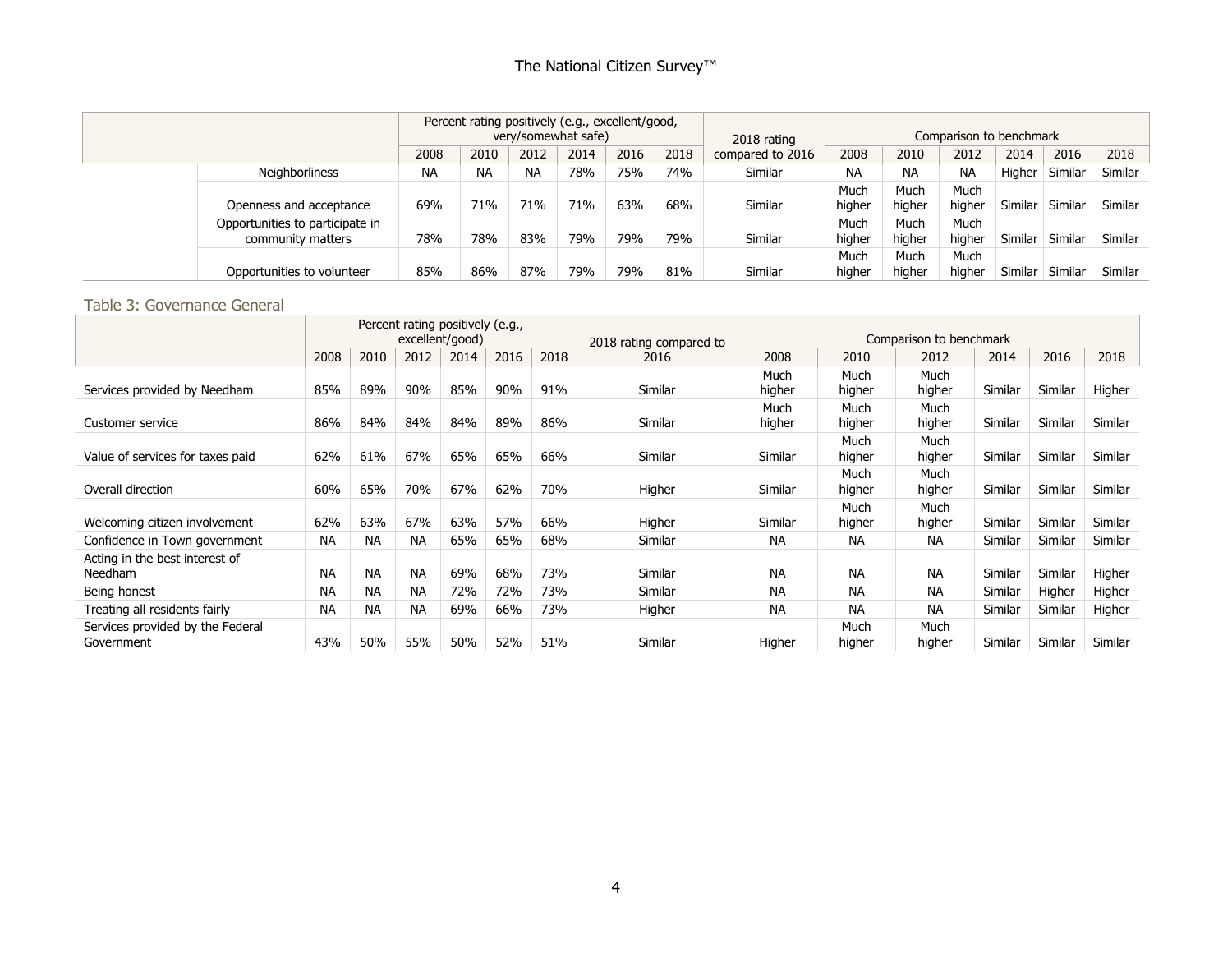# Table 4: Governance by Facet

|                          |                               |           |           |           | Percent rating positively (e.g.,<br>excellent/good) |      |      |                                 |                |                | Comparison to benchmark |         |         |                |
|--------------------------|-------------------------------|-----------|-----------|-----------|-----------------------------------------------------|------|------|---------------------------------|----------------|----------------|-------------------------|---------|---------|----------------|
|                          |                               | 2008      | 2010      | 2012      | 2014                                                | 2016 | 2018 | 2018 rating<br>compared to 2016 | 2008           | 2010           | 2012                    | 2014    | 2016    | 2018           |
|                          | Police                        | 95%       | 96%       | 94%       | 92%                                                 | 94%  | 96%  | Similar                         | Much<br>higher | Much<br>higher | Much<br>higher          | Higher  | Higher  | Higher         |
|                          | Fire                          | 98%       | 99%       | 98%       | 94%                                                 | 98%  | 99%  | Similar                         | Much<br>higher | Much<br>higher | Much<br>higher          | Similar | Higher  | Higher         |
|                          | Ambulance/EMS                 | 98%       | 97%       | 98%       | 95%                                                 | 96%  | 97%  | Similar                         | Much<br>higher | Much<br>higher | Much<br>higher          | Similar | Higher  | Higher         |
|                          | Crime prevention              | 94%       | 91%       | 93%       | 91%                                                 | 93%  | 97%  | Similar                         | Much<br>higher | Much<br>higher | Much<br>higher          | Higher  | Higher  | Much<br>higher |
|                          | Fire prevention               | 92%       | 92%       | 92%       | 88%                                                 | 88%  | 94%  | Similar                         | Much<br>higher | Much<br>higher | Much<br>higher          | Similar | Higher  | Higher         |
|                          | Animal control                | 79%       | 78%       | 77%       | 79%                                                 | 77%  | 81%  | Similar                         | Much<br>higher | Much<br>higher | Much<br>higher          | Similar | Higher  | Higher         |
| Safety                   | Emergency<br>preparedness     | 83%       | 87%       | 80%       | 75%                                                 | 77%  | 81%  | Similar                         | Much<br>higher | Much<br>higher | Much<br>higher          | Similar | Similar | Similar        |
|                          | Traffic enforcement           | 76%       | 80%       | 77%       | 77%                                                 | 78%  | 73%  | Similar                         | Much<br>higher | Much<br>higher | Much<br>higher          | Similar | Similar | Similar        |
|                          | Street repair                 | 32%       | 39%       | 52%       | 43%                                                 | 46%  | 45%  | Similar                         | Much<br>lower  | Similar        | Higher                  | Similar | Similar | Similar        |
|                          | Street cleaning               | 55%       | 61%       | 73%       | 64%                                                 | 69%  | 72%  | Similar                         | Similar        | Similar        | Much<br>higher          | Similar | Similar | Similar        |
|                          | Street lighting               | 56%       | 66%       | 70%       | 60%                                                 | 67%  | 59%  | Lower                           | Similar        | Higher         | Much<br>higher          | Similar | Similar | Similar        |
|                          | Snow removal                  | 63%       | 63%       | 72%       | 65%                                                 | 76%  | 78%  | Similar                         | Similar        | Similar        | Much<br>higher          | Similar | Similar | Higher         |
|                          | Sidewalk maintenance          | 41%       | 46%       | 51%       | 44%                                                 | 54%  | 52%  | Similar                         | Much<br>lower  | Lower          | Similar                 | Similar | Similar | Similar        |
|                          | Traffic signal timing         | 56%       | 57%       | 55%       | 61%                                                 | 62%  | 59%  | Similar                         | Much<br>higher | Higher         | Similar                 | Similar | Similar | Similar        |
| Mobility                 | Bus or transit services       | <b>NA</b> | 59%       | 60%       | 58%                                                 | 65%  | 63%  | Similar                         | <b>NA</b>      | Much<br>higher | Higher                  | Similar | Similar | Similar        |
|                          | Recycling                     | 84%       | 84%       | 82%       | 80%                                                 | 82%  | 81%  | Similar                         | Much<br>higher | Much<br>higher | Much<br>higher          | Similar | Similar | Similar        |
|                          | Drinking water                | 83%       | 89%       | 89%       | 85%                                                 | 90%  | 86%  | Similar                         | Much<br>higher | Much<br>higher | Much<br>higher          | Higher  | Higher  | Higher         |
| Natural                  | Natural areas<br>preservation | 60%       | 64%       | 70%       | 64%                                                 | 60%  | 63%  | Similar                         | Higher         | Higher         | Much<br>higher          | Similar | Similar | Similar        |
| Environment              | Open space                    | <b>NA</b> | <b>NA</b> | <b>NA</b> | 63%                                                 | 60%  | 62%  | Similar                         | <b>NA</b>      | <b>NA</b>      | <b>NA</b>               | Similar | Similar | Similar        |
| <b>Built Environment</b> | Storm drainage                | 70%       | 67%       | 77%       | 66%                                                 | 80%  | 77%  | Similar                         | Much<br>higher | Higher         | Much<br>higher          | Similar | Similar | Similar        |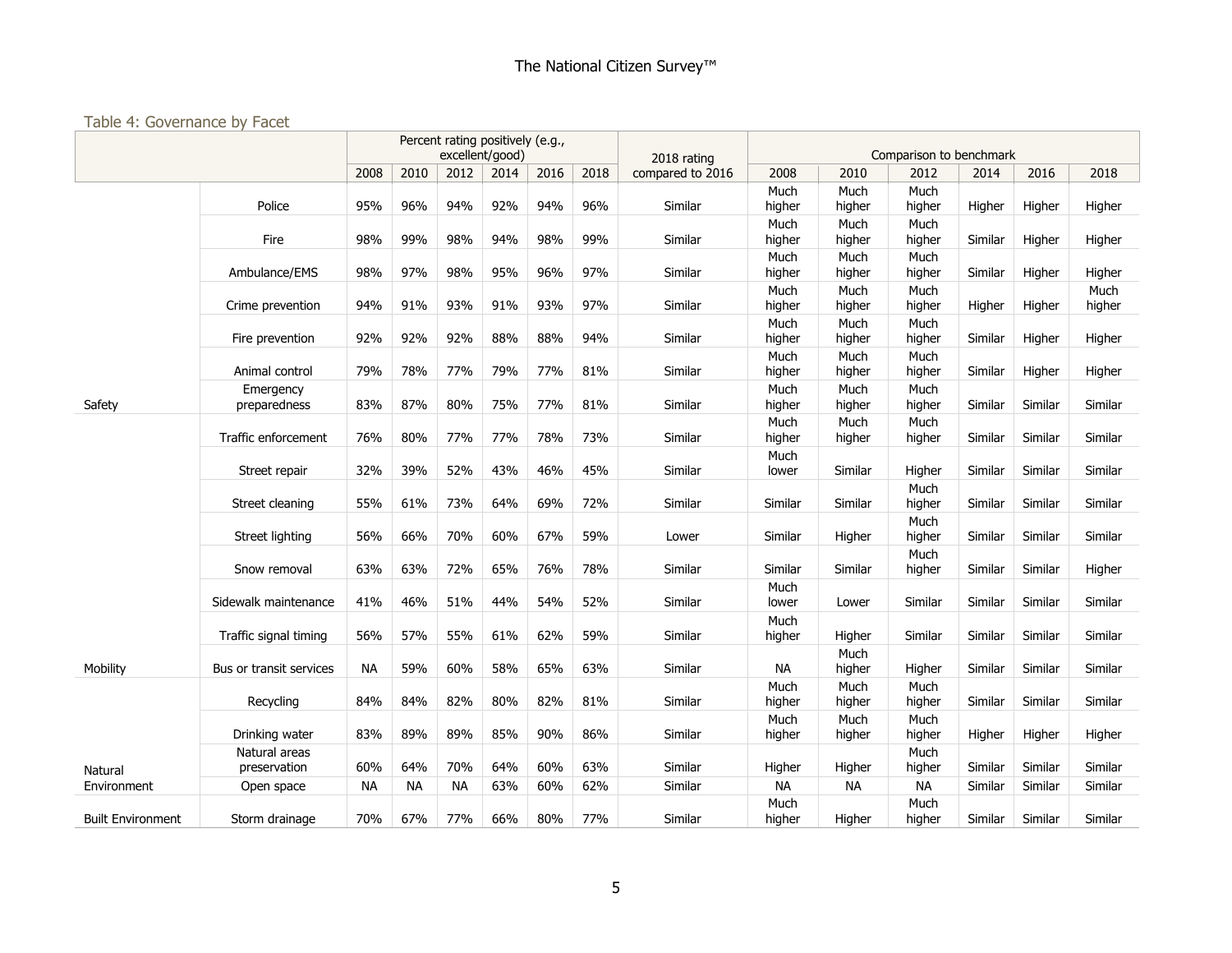|                             |                                  |           |           | Percent rating positively (e.g., | excellent/good) |      |      | 2018 rating      |                |                | Comparison to benchmark |                |         |         |
|-----------------------------|----------------------------------|-----------|-----------|----------------------------------|-----------------|------|------|------------------|----------------|----------------|-------------------------|----------------|---------|---------|
|                             |                                  | 2008      | 2010      | 2012                             | 2014            | 2016 | 2018 | compared to 2016 | 2008           | 2010           | 2012                    | 2014           | 2016    | 2018    |
|                             | Sewer services                   | 83%       | 86%       | 92%                              | 88%             | 90%  | 91%  | Similar          | Much<br>higher | Much<br>higher | Much<br>higher          | Similar        | Similar | Higher  |
|                             | Land use, planning and<br>zoning | 47%       | 49%       | 51%                              | 50%             | 41%  | 52%  | Higher           | Higher         | Higher         | Higher                  | Similar        | Similar | Similar |
|                             | Cable television                 | 77%       | 76%       | 78%                              | 73%             | 76%  | 76%  | Similar          | Much<br>higher | Much<br>higher | Much<br>higher          | Similar        | Higher  | Higher  |
| Economy                     | Economic development             | 52%       | 50%       | 52%                              | 60%             | 63%  | 70%  | Higher           | Higher         | Higher         | Much<br>higher          | Similar        | Similar | Higher  |
|                             | Town parks                       | 78%       | 88%       | 89%                              | 82%             | 86%  | 89%  | Similar          | Similar        | Higher         | Similar                 | <b>Similar</b> | Similar | Similar |
|                             | Recreation programs              | 79%       | 86%       | 86%                              | 77%             | 82%  | 87%  | Similar          | Much<br>higher | Much<br>higher | Much<br>higher          | Similar        | Similar | Similar |
|                             | Recreation centers               | <b>NA</b> | 68%       | 65%                              | 69%             | 72%  | 79%  | Higher           | <b>NA</b>      | Similar        | Lower                   | Similar        | Similar | Similar |
| Recreation and<br>Wellness  | Health services                  | 83%       | 85%       | 89%                              | 87%             | 88%  | 91%  | Similar          | Much<br>higher | Much<br>higher | Much<br>higher          | Higher         | Higher  | Higher  |
|                             | Special events                   | NA        | <b>NA</b> | <b>NA</b>                        | 76%             | 78%  | 81%  | Similar          | <b>NA</b>      | NA.            | <b>NA</b>               | Similar        | Similar | Similar |
| Education and<br>Enrichment | <b>Public libraries</b>          | 94%       | 93%       | 94%                              | 90%             | 93%  | 96%  | Similar          | Much<br>higher | Much<br>higher | Much<br>higher          | Similar        | Higher  | Higher  |
| Community<br>Engagement     | Public information               | 81%       | 81%       | 82%                              | 80%             | 82%  | 83%  | Similar          | Much<br>higher | Much<br>higher | Much<br>higher          | Similar        | Similar | Similar |

#### Table 5: Participation General

|                    |      |      | Percent rating positively (e.g., always/sometimes, more than once |      |      |      |                      |           |        |                         |         |         |         |
|--------------------|------|------|-------------------------------------------------------------------|------|------|------|----------------------|-----------|--------|-------------------------|---------|---------|---------|
|                    |      |      | a month, yes)                                                     |      |      |      | 2018 rating compared |           |        | Comparison to benchmark |         |         |         |
|                    | 2008 | 2010 | 2012                                                              | 2014 | 2016 | 2018 | to 2016              | 2008      | 2010   | 2012                    | 2014    | 2016    | 2018    |
|                    |      |      |                                                                   |      |      |      |                      | Much      | Much   | Much                    |         |         |         |
| Sense of community | 81%  | 84%  | 87%                                                               | 85%  | 83%  | 79%  | Similar              | higher    | higher | higher                  | Higher  | Higher  | Higher  |
|                    |      |      |                                                                   |      |      |      |                      | Much      | Much   | Much                    |         |         |         |
| Recommend Needham  | 93%  | 96%  | 97%                                                               | 94%  | 96%  | 95%  | Similar              | higher    | higher | higher                  | Similar | Higher  | Higher  |
|                    |      |      |                                                                   |      |      |      |                      | Much      | Much   | Much                    |         |         |         |
| Remain in Needham  | 90%  | 90%  | 91%                                                               | 89%  | 91%  | 88%  | Similar              | higher    | higher | higher                  | Similar | Similar | Similar |
| Contacted Needham  |      |      |                                                                   |      |      |      |                      |           |        | Much                    |         |         |         |
| employees          | 74%  | 60%  | 61%                                                               | 58%  | 59%  | 57%  | Similar              | <b>NA</b> | Higher | higher                  | Similar | Higher  | Higher  |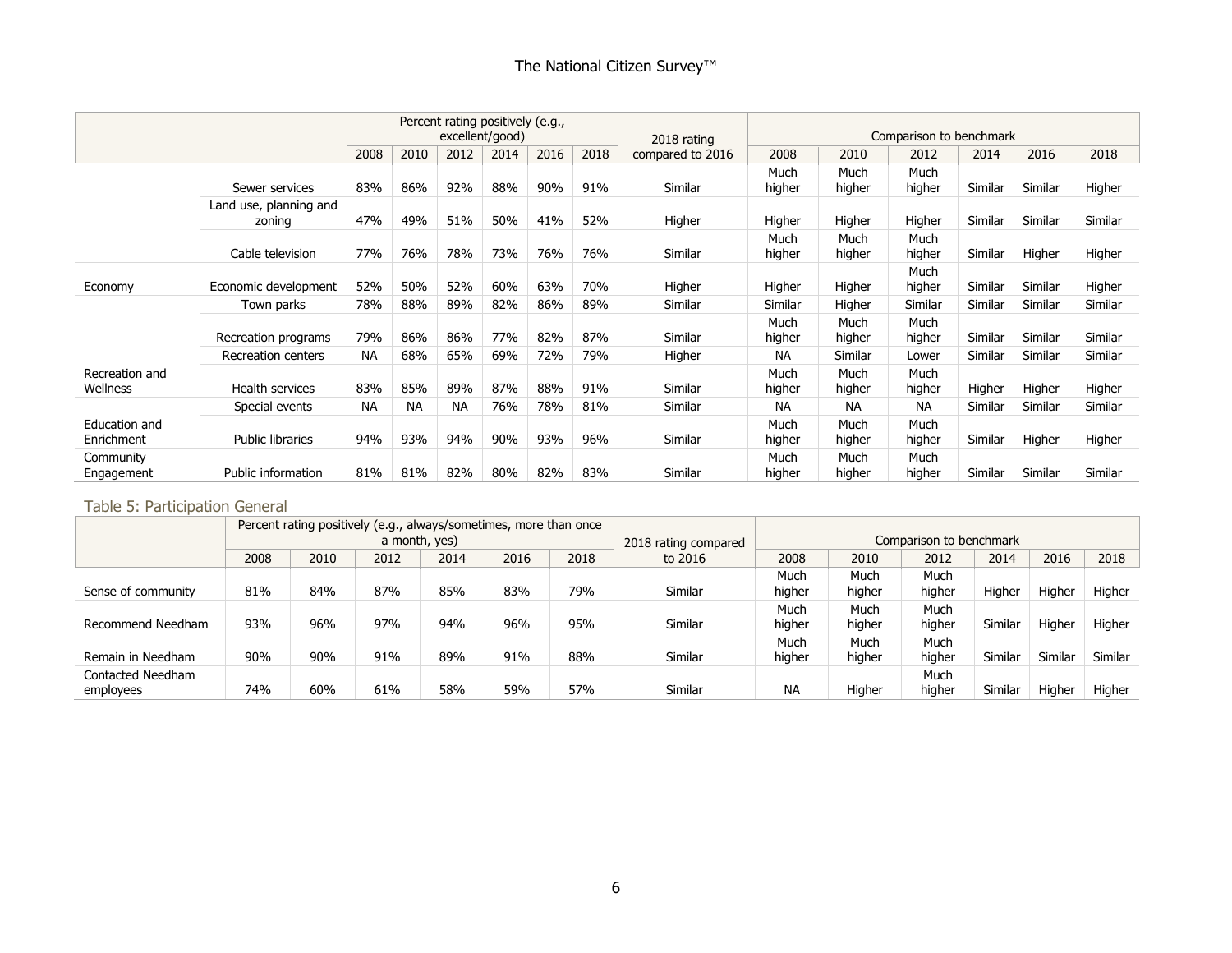#### Table 6: Participation by Facet

|                               |                                                              |           | Percent rating positively (e.g., always/sometimes, more |           | than once a month, yes) |      |      | 2018 rating<br>compared to |           |                | Comparison to benchmark |         |                |                |
|-------------------------------|--------------------------------------------------------------|-----------|---------------------------------------------------------|-----------|-------------------------|------|------|----------------------------|-----------|----------------|-------------------------|---------|----------------|----------------|
|                               |                                                              | 2008      | 2010                                                    | 2012      | 2014                    | 2016 | 2018 | 2016                       | 2008      | 2010           | 2012                    | 2014    | 2016           | 2018           |
|                               | Stocked supplies for an<br>emergency                         | <b>NA</b> | <b>NA</b>                                               | <b>NA</b> | 35%                     | 30%  | 29%  | Similar                    | <b>NA</b> | <b>NA</b>      | <b>NA</b>               | Similar | Similar        | Similar        |
|                               | Did NOT report a crime                                       | <b>NA</b> | <b>NA</b>                                               | <b>NA</b> | 91%                     | 89%  | 91%  | Similar                    | <b>NA</b> | <b>NA</b>      | <b>NA</b>               | Higher  | Higher         | Higher         |
| Safety                        | Was NOT the victim of a<br>crime                             | 98%       | 96%                                                     | 94%       | 95%                     | 94%  | 97%  | Similar                    | <b>NA</b> | Much<br>higher | Much<br>higher          | Similar | Similar        | Similar        |
|                               | Used public<br>transportation instead of<br>drivina          | <b>NA</b> | <b>NA</b>                                               | <b>NA</b> | 50%                     | 53%  | 56%  | Similar                    | NA.       | <b>NA</b>      | <b>NA</b>               | Higher  | Much<br>higher | Much<br>higher |
|                               | Carpooled instead of<br>driving alone                        | <b>NA</b> | <b>NA</b>                                               | <b>NA</b> | 47%                     | 45%  | 46%  | Similar                    | <b>NA</b> | <b>NA</b>      | <b>NA</b>               | Similar | Similar        | Similar        |
| Mobility                      | Walked or biked instead<br>of driving                        | <b>NA</b> | <b>NA</b>                                               | <b>NA</b> | 73%                     | 69%  | 71%  | Similar                    | <b>NA</b> | <b>NA</b>      | <b>NA</b>               | Higher  | Higher         | Higher         |
|                               | Conserved water                                              | <b>NA</b> | <b>NA</b>                                               | <b>NA</b> | 88%                     | 86%  | 85%  | Similar                    | NA.       | <b>NA</b>      | <b>NA</b>               | Similar | Similar        | Similar        |
|                               | Made home more energy<br>efficient                           | <b>NA</b> | <b>NA</b>                                               | <b>NA</b> | 77%                     | 80%  | 74%  | Lower                      | <b>NA</b> | <b>NA</b>      | <b>NA</b>               | Similar | Similar        | Similar        |
| <b>Natural</b><br>Environment | Recycled at home                                             | 94%       | 89%                                                     | 89%       | 95%                     | 95%  | 94%  | Similar                    | <b>NA</b> | Much<br>higher | Much<br>higher          | Higher  | Similar        | Similar        |
|                               | Did NOT observe a code<br>violation                          | <b>NA</b> | <b>NA</b>                                               | <b>NA</b> | 69%                     | 74%  | 73%  | Similar                    | <b>NA</b> | <b>NA</b>      | <b>NA</b>               | Higher  | Much<br>higher | Higher         |
| <b>Built</b><br>Environment   | NOT under housing cost<br>stress                             | 70%       | 74%                                                     | 71%       | 74%                     | 75%  | 77%  | Similar                    | <b>NA</b> | Much<br>higher | Much<br>higher          | Similar | Similar        | Similar        |
|                               | Purchased goods or<br>services in Needham                    | <b>NA</b> | <b>NA</b>                                               | <b>NA</b> | 97%                     | 98%  | 95%  | Similar                    | <b>NA</b> | <b>NA</b>      | <b>NA</b>               | Similar | Similar        | Similar        |
|                               | Economy will have<br>positive impact on<br>income            | 7%        | 15%                                                     | 17%       | 34%                     | 28%  | 35%  | Higher                     | <b>NA</b> | Similar        | Similar                 | Higher  | Similar        | Similar        |
| Economy                       | Work in Needham                                              | <b>NA</b> | <b>NA</b>                                               | <b>NA</b> | 35%                     | 36%  | 30%  | Lower                      | <b>NA</b> | <b>NA</b>      | <b>NA</b>               | Similar | Similar        | Lower          |
|                               | Used Needham recreation<br>centers                           | <b>NA</b> | <b>NA</b>                                               | <b>NA</b> | 55%                     | 64%  | 60%  | Similar                    | <b>NA</b> | <b>NA</b>      | <b>NA</b>               | Similar | Similar        | Similar        |
|                               | Visited a Town park                                          | 85%       | 84%                                                     | 82%       | 80%                     | 80%  | 77%  | Similar                    | <b>NA</b> | Similar        | Lower                   | Similar | Similar        | Similar        |
|                               | Ate 5 portions of fruits<br>and vegetables                   | <b>NA</b> | <b>NA</b>                                               | <b>NA</b> | 88%                     | 84%  | 87%  | Similar                    | <b>NA</b> | <b>NA</b>      | <b>NA</b>               | Similar | Similar        | Similar        |
|                               | Participated in moderate<br>or vigorous physical<br>activity | <b>NA</b> | <b>NA</b>                                               | <b>NA</b> | 87%                     | 88%  | 91%  | Similar                    | NA.       | <b>NA</b>      | <b>NA</b>               | Similar | Similar        | Similar        |
| Recreation and<br>Wellness    | In very good to excellent<br>health                          | <b>NA</b> | <b>NA</b>                                               | <b>NA</b> | 77%                     | 74%  | 76%  | Similar                    | <b>NA</b> | <b>NA</b>      | <b>NA</b>               | Similar | Similar        | Similar        |
| Education and<br>Enrichment   | Used Needham public<br>libraries                             | 88%       | 86%                                                     | 88%       | 83%                     | 85%  | 82%  | Similar                    | <b>NA</b> | Much<br>higher | Much<br>higher          | Higher  | Higher         | Higher         |